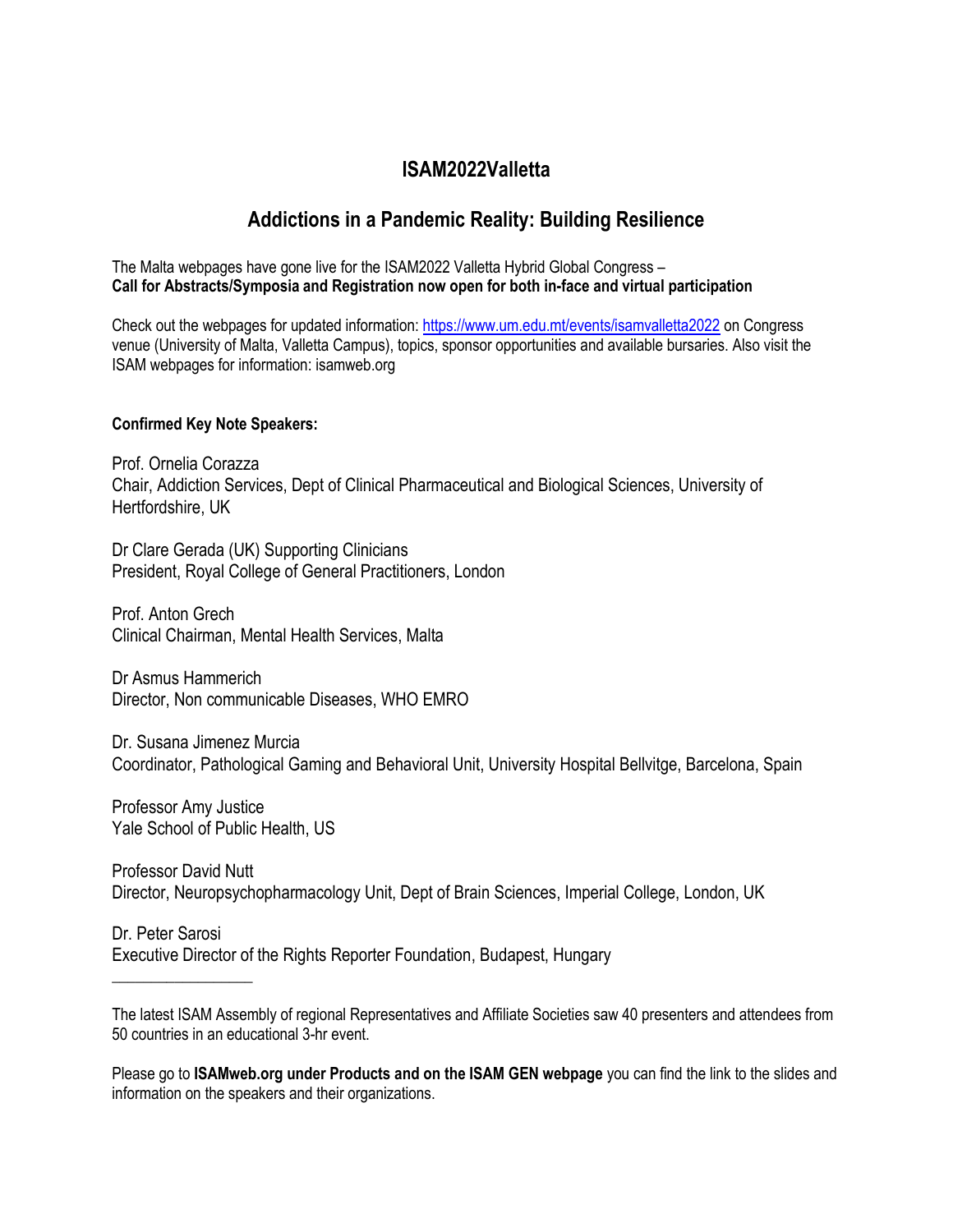#### \_\_\_\_\_\_\_\_\_\_\_\_\_\_\_\_\_\_ Welcome to our newest Affiliate Societies

#### LITHUANIA:

Lithuanian Association of Addiction Psychiatry (LPPA) is a nongovernmental, voluntary organization uniting medical doctors whose work is related to the care of addicted patients.

The association was founded in 1998.

Goals: the main goals of the association are to strengthen interdisciplinary cooperation and represent delivery of quality evidence-based patient care.

Members: the association has 20 members, most are psychiatrists and one is a nurse working directly in addiction care.

### **MOROCCO**

 $\overline{\phantom{a}}$ 

The Association Marocaine D'Addictologie (AMA) is a non-profit scientific association, leader in the field of addictions, founded on 03/13/2014

It brings together for the first time in Morocco, all health professionals working in the field of addictology: psychiatrists, psychotherapists, psychologists, addictologists.

#### *The AMA is a leading scientific association in the field of addictions.*

The main objective of the AMA is to promote the exercise of the medical profession in the field of addictology, organizes scientific events (scientific days, congresses and conferences).

 $\overline{\phantom{a}}$ 

#### AUSTRALIA/NEW ZEALAND

RACP – Royal Australasian College of Physicians Chapter of Addiction Medicine (AChAM) is the peak body for addiction medicine physicians in Australia and New Zealand. RACP connects, represents and trains Physicians and trainee physicians across Australia and New Zealand.

Membership to the RACP affords physicians and paediatricians various benefits and continual care support as they progress through their careers. Current membership is 250.